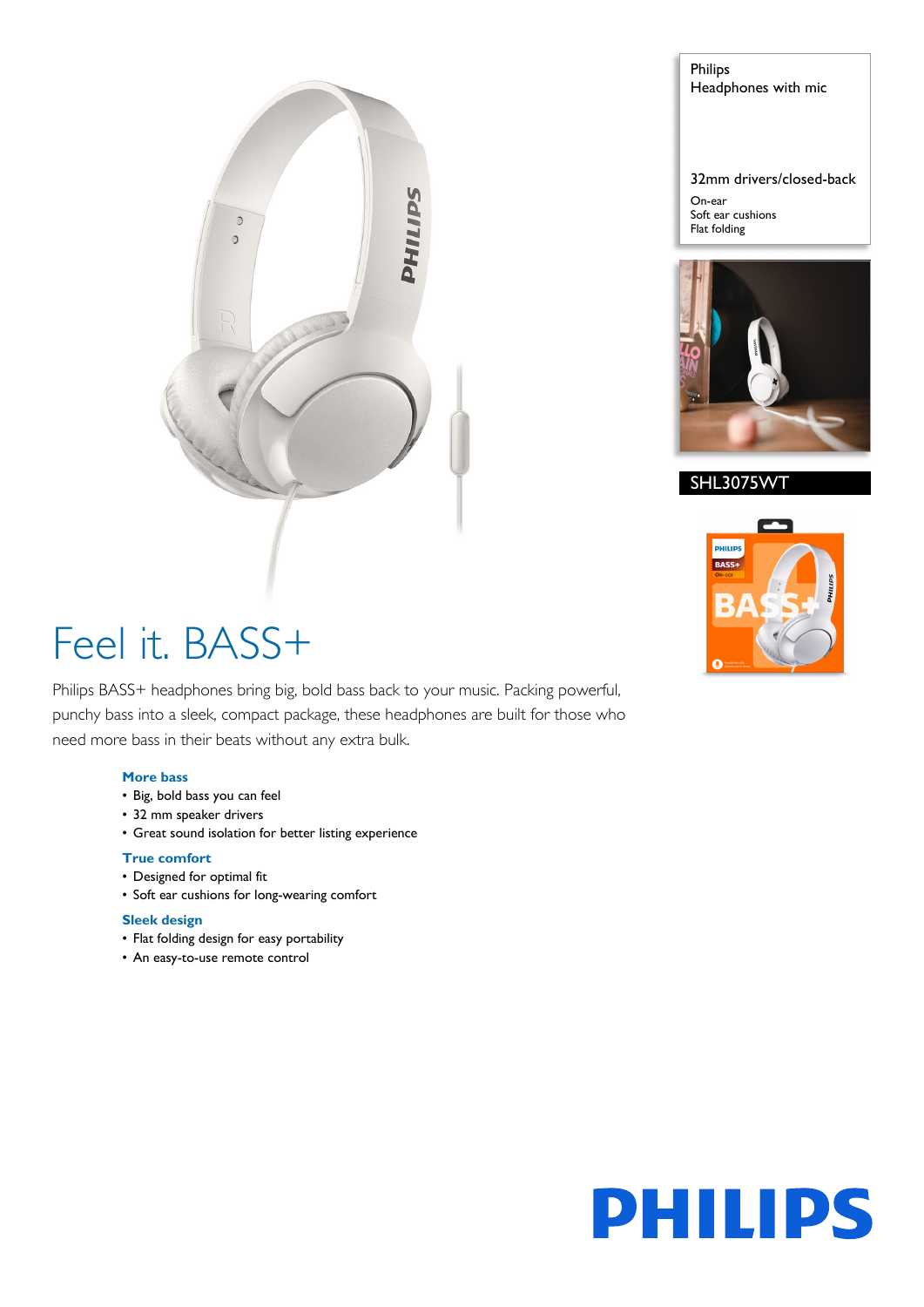## Headphones with mic 32mm drivers/closed-back On-ear, Soft ear cushions, Flat folding

# **Highlights**

# **32 mm drivers**



BASS+ headphones feature 32mm speaker drivers that produce big, pumping bass.

# **Adjustable fit**



Designed for optimal fit, BASS+ headphones feature swiveling earshells and an adjustable headband to ensure a great fit for all wearers.

## **Big, bold bass**



This is big, powerful bass that lets you really feel the beat. Don't let the sleek design fool you – specially tuned drivers and bass vents produce ultra-low end frequencies to create a unique BASS+ sound signature.

#### **Flat folding**



With their flat folding design, BASS+ headphones are easy to fold and store away, making them your ideal travel companion.

# **Handsfree calls**



An easy-to-use remote control allows you to play or pause tracks and answer calls with a simple push of a button.

#### **Soft cushions**



Soft, breathable ear cushions provide great comfort over long listening sessions.

## **Sound isolation**



With a closed acoustic design, BASS+ headphones block out ambient noise to create improved sound isolation for a better listening experience.